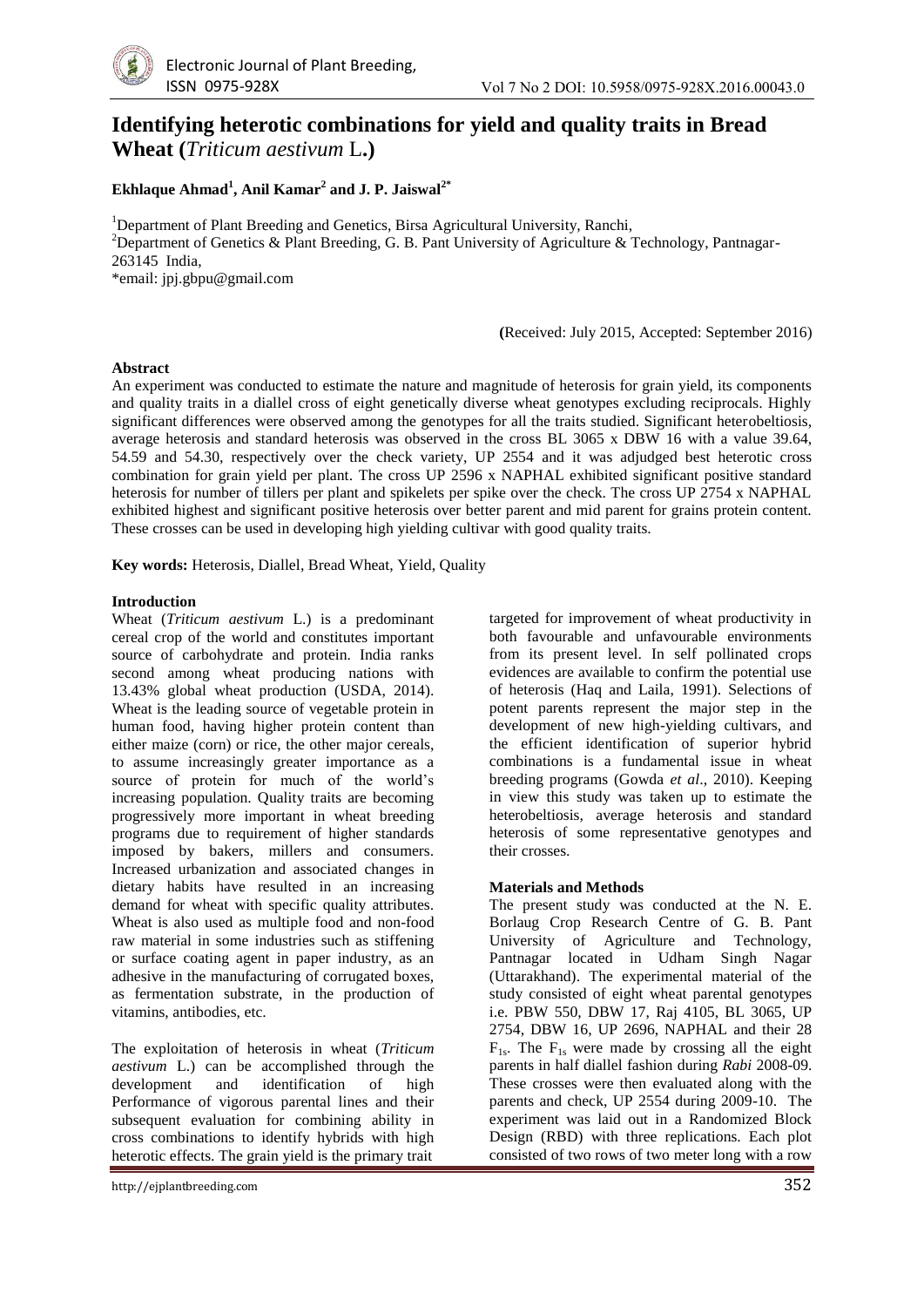

to row distance of 23 cm. The plant to plant distance was maintained at 10 cm by dibbling the seeds manually. Eight morphological characters namely, days to 75% heading, days to maturity, plant height, number of effective tillers per plant, spike length, number of spikelets per ear, 1000 grain weight, seed yield per plant, and four quality traits, protein content, starch content, wet gluten and zeleny value were studied.

#### **Estimation of heterosis**

Heterosis, expressed as per cent increase or decrease in the performance of  $F_1$  hybrid over the mid-parent (average or relative heterosis), better parent (heterobeltiosis) and check parent (standard or economic heterosis) was computed for each character using the following formula:

> Relative Heterosis =  $F_1 - BP / MP \times$ 100

Heterobeltiosis =  $F_1 - BP / BP \times 100$ 

Standard Heterosis =  $F_1$  -  $CP / CP$  x 100

Where,

$$
\overline{F_1}
$$
 = Mean performance of  $F_1$  hybrid

 $P_1$  = Mean performance of parent one

 $P_2$  = Mean performance of parent two

 $\overline{BP}$  = Mean performance of better parent

 $\overline{CP}$  = Mean performance of check parent

 $MP =$  Mean mid-parental value i.e. (P1+P2)/2

The differences in the magnitudes of relative heterosis, heterosis over male and female parents were tested as per the method proposed by Panse and Sukhatme (1961) and Fonesca and Patterson (1968).

### **Results and Discussion**

Exploitation of heterosis in cultivated plants is one of the most important accomplishments of the science of genetics in agriculture. Although production of hybrids may be the best to exploit the heterosis in  $F_{1S}$  but in case of wheat development

http://ejplantbreeding.com 353

of successful hybrid for commercial cultivation is yet to become reality in India due to constraints like non-availibilty of stable male sterile lines, effective and high yielding restorers, free pollen dispersal, seed setting and high seed rate. It is therefore, necessary to see heterotic combinations in the first filial generation  $(F_1)$  in respect of yield, its components and quality attributes. Singh *et al*. (2004) stated that the superiority of hybrids particularly over high parent is more useful for commercial exploitation of heterosis and also indicated the parental combinations capable of producing the highest level of transgressive segregants.

In the present study the analysis of variance revealed significant variation due to parents for all the characters studied indicating that parents having good amount of genetic variability (Table 1). The variance due to hybrids was also significant for all the characters studied suggesting the generation of good amount of variability among the hybrids and also the possibilities of identifying the superior hybrids from the study. The mean values for all the twelve traits of  $F_1$  hybrids were compared with the values of better parent, mid parent and the standard check were found to be significant for most of the characters which suggest that the hybrids differ considerably from the parents and there exist substantial heterosis for most of the characters studied.

Heterobeltiosis, average heterosis and standard heterosis were estimated with the check UP 2554 and results are presented in Table 2. Heterobeltiosis for days to 75% heading ranged from -17.61 (PBW 550 x NAPHAL) to 2.30 (UP 2754 x UP 2696). The cross PBW 550 x NAPHAL emerged as a better cross than others with a negative heterosis of -17.61, showing significant earliness than the better parent. Negative heterosis for days taken to heading is desirable if these have significant correlation with grain yield per plant for selecting higher yielding and short duration plants. Relative heterosis ranged from -11.27 (DBW 17 x NAPHAL) to 3.09 (UP 2754 x UP 2696). Highest negative standard heterosis was exhibited by DBW 17 x Raj 4105 (-10.51) which showed earliness over the standard check UP 2554. The importance of negative heterosis for days to 75% heading has been highlighted by Gawande and Dhumale (2002), Ashutosh *et al*. (2011) and Devi *et al*. (2013). Heterobeltiosis for days to maturity ranged from - 12.83 (DBW 17 x NAPHAL) to 2.22 (PBW 550 x DBW 17). Relative heterosis ranged from -6.86 (DBW 17 x NAPHAL) to 2.36 (PBW 550 x DBW 17) and the standard heterosis over the check UP 2554 ranged from -4.76 (DBW 17 x Raj 4105) to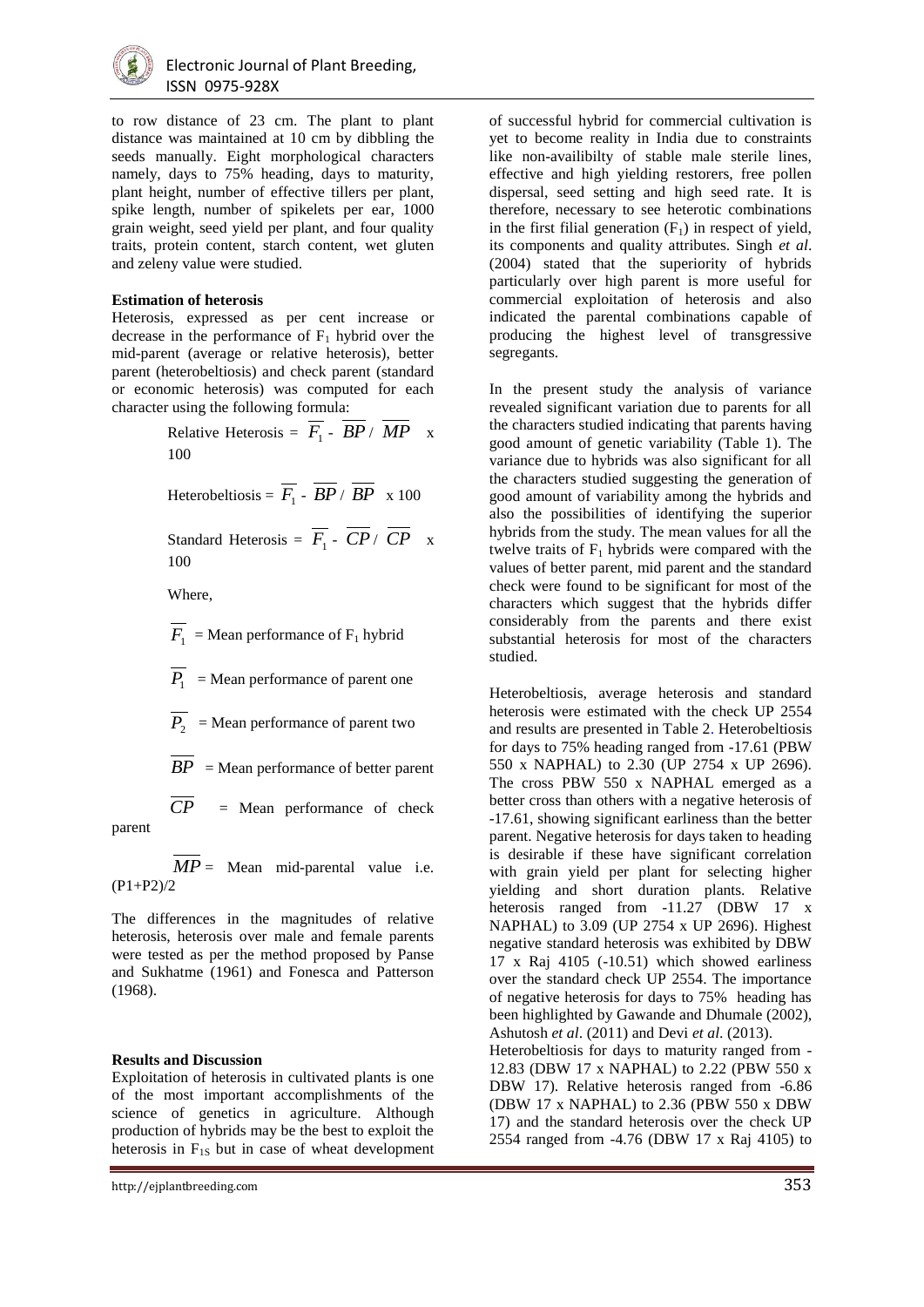

0.00 (UP 2754 x NAPHAL).The cross DBW 17 x NAPHAL showed maximum negative heterobeltiosis (-6.86) and relative heterosis (- 12.83). DBW 17 x Raj 4105 showed significant negative standard heterosis (-4.76) over the check UP 2554, indicating dominance for early maturity duration in these crosses. The importance of negative heterosis for this trait has been highlighted by Nanda *et al*. (1974) and Singh *et al*. (2013).

Short statured cultivars of wheat became much more popular after the commencement of green revolution in 1960s which drew the attention and attempts of plant breeders to breed for reduced plant height. Moreover the negative estimates of heterosis and heterobeltiosis for plant height are preferred over their mid and better parent in wheat breeding because dwarfness is a desirable character. In this contest the cross PBW 550 x Raj 4105 was observed with maximum (-25.47) amount of negative heterosis over the check UP 2554. However, maximum significant negative heterobeltiosis was observed in the cross UP 2754 x NAPHAL (-22.31) while UP 2696 x NAPHAL showed sufficient negative mid parent heterosis (16.91. Negative heterosis for plant height has also been reported by Yadav and Murty (1976), Randhawa and Minhas (1977), Beche *et al.* (2013) and Singh *et al*. (2013).

Number of productive tillers per plant is one of the most important yield traits, which contributes towards productivity and should be taken into consideration during selection. Heterobeltiosis for productive tillers per plant ranged from -43.75 (PBW 550 x NAPHAL) to 117.82 (DBW 16 x UP 2696) while, relative heterosis ranged from -26.87 (DBW 17 x UP 2696) to 125.64 (DBW 16 x UP 2696).The cross DBW 16 x UP 2696 emerged as the best cross for productive tiller number with highest expression of heterobeltiosis (117.82), significant positive mid parent heterosis (125.64) and economic heterosis (37.50) over the check UP 2554. This cross may prove to be the best source for tillers number per plant. The same hybrid may be advanced and utilized for single plant selection. Similar findings were also reported by Nanda *et al.* (1974), Chowdhry *et al*. (1996) and Singh *et al*. (2013).

Spike length is an important yield component, which contributes towards productivity thus positive heterosis for spike length is desirable. In the present study, the cross DBW 16 x NAPHAL showed the highest positive heterosis over better parent (53.71). Appreciable amount of heterotic response over the better parent was observed in the cross DBW 16 x NAPHAL (43.82). For standard heterosis, the best cross combination was UP 2754

x NAPHAL (30.25), which exhibited the highest significant positive heterosis over the standard check, UP 2554. The results for spike length are in agreement with Ribadia (2007), Dagustu (2008), Ashutosh *et al*. (2011) and Devi *et al*. (2013).

In the present study, the highest magnitude of positive heterotic response for number of spikelets per spike in terms of heterobeltiosis and relative heterosis was recorded in the cross PBW 550 x NAPHAL with the heterotic values of 16.14 and 19.82, respectively. The estimates of standard heterosis was found significantly highest in the cross combination UP 2696 x NAPHAL (17.06). Heterosis for this trait is in general agreement with the findings of Baloch *et al*. (2001) and Devi *et al*. (2013). Exploitation of this trait may contribute to increase the grain yield in wheat breeding programmes.

The test weight is another very important trait contributing towards yield *per se*. The cross Raj 4105 x NAPHAL exhibited the highest magnitude of positive heterosis over both the better parent and the mid parent with estimated values of 14.11 and 26.09 while the cross BL 3065 x UP 2754 showed highest positive standard heterosis over the standard checks with a value of 34.76. Positive heterosis for test weight was earlier reported by Prasad *et al.* (1998), Ashutosh *et al.* (2011) and Singh *et al*. (2012).

Exploitation of heterosis for increased yield was largely attributed to cross-pollinated crops. Freeman (1919) very early reported the presence of heterotic effects in self pollinated crops like wheat. In case of grain yield per plant, the cross BL 3065 x DBW 16 showed the highest significant positive heterosis over better parent, mid parent and check UP 2554 with a value 39.64, 54.59 and 54.30, respectively. Others promising crosses which recorded significantly higher values are BL 3065 x UP 2754, UP 2754 x NAPHAL UP 2754 x NAPHAL, PBW 550 x Raj 4105 and UP 2754 x NAPHAL. In some crosses where heterosis was observed, over dominance might be involved and it may be concluded that effective selection of desirable recombinants from this material is possible. The results reporting positive heterosis for grain yield per plant are in complete agreement with Borghi and Perenzin (1994), Ribadia *et al*. (2007) and Devi *et al*. (2013).

Protein content is one of the important desirable qualitative traits of wheat, which not only helps averting malnutrition but also very much desired for good bread and chapati making quality. The estimate for grain protein content for heterobeltiosis, mid parent heterosis and standard heterosis over check UP 2554 ranged from -12.67

http://ejplantbreeding.com 354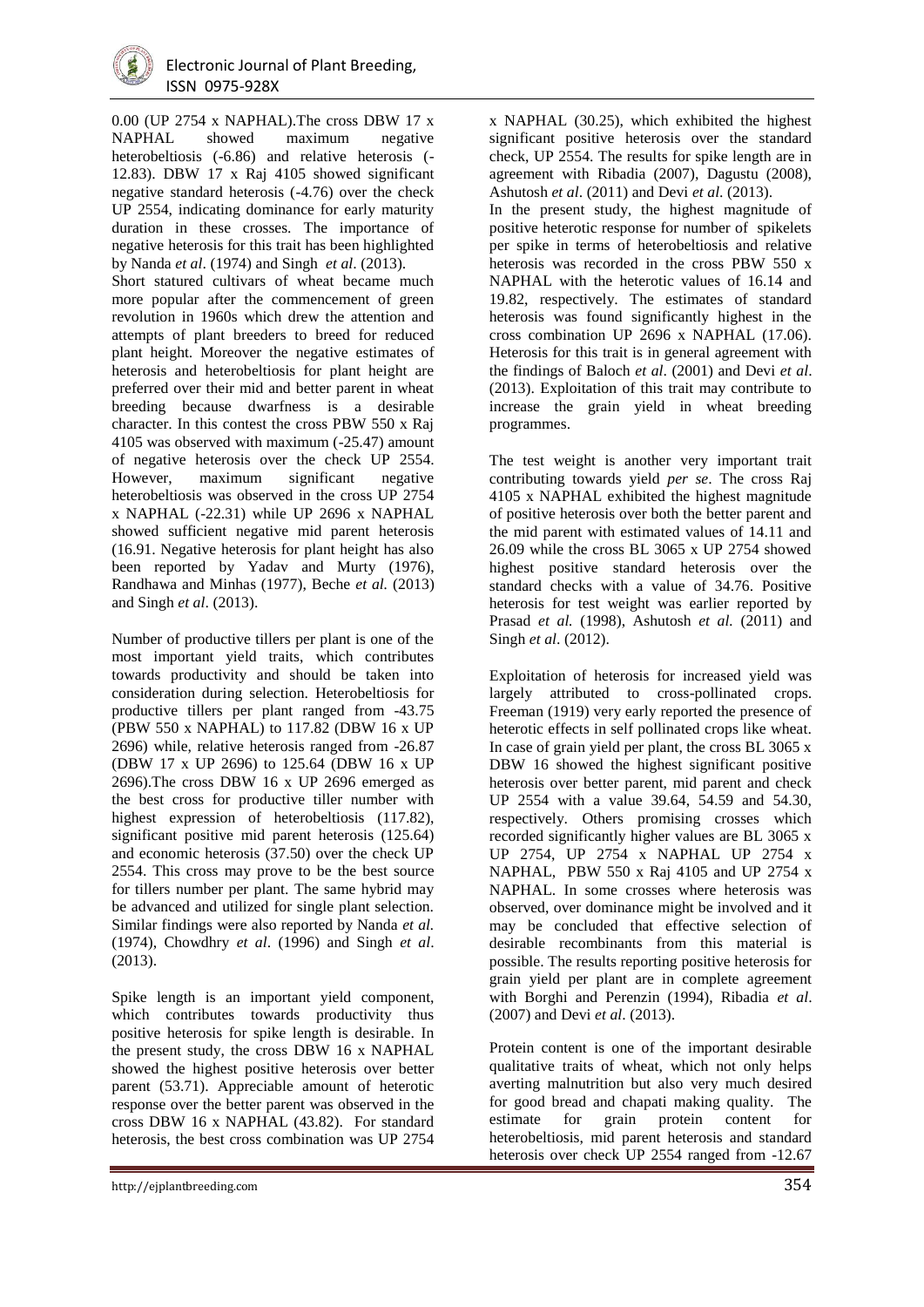

to 16.95, -19.25 to 17.46 and -17.13 to 16.02, respectively. Maximum positive heterosis for this character for both heterobeltiosis and mid parent heterosis was recorded in the cross UP 2754 x UP 2696 with the values of 16.95 and 17.46, respectively. Significant standard heterosis over the check, UP 2554 was observed in crosse DBW 16 x NAPHAL (16.02) followed by UP 2754 x NAPHAL (14.92). The findings corroborate with the results reported by Kumar and Maloo (2011) Desale and Mehra (2013) and Singh *et al.* (2014). Heterobeltiosis, average heterosis and standard heterosis was also recorded significant effects for starch content in present investigation.

Gluten is an important qualitative trait of wheat for bread making quality. The cross DBW x NAPHAL looked to be promising with was highest positive estimates of better parent heterosis, mid parent heterosis and standard heterosis over the check, UP 2554 for wet gluten with a value of 21.89, 24.79 10.56, respectively. While, in case of zeleny value the same cross DBW x NAPHAL exhibit highest significant value for heterobeltiosis, mid parent heterosis and standard heterosis i.e. 45.94, 49.35 and 36.65, respectively. This cross could be utilized to generate transgressive segregants for quality traits. These results are in agreement with Mahmood *et al*. (2006) and Saxena and Rawat (2011).

The findings of the present investigation reveal the presence of good amount of genetic variability among the parents and hence there exists ample possibility for the exploitation of heterosis for grain yield and quality traits. The cross BL 3065 x DBW 16 was recognized as the best heterotic cross for grain yield and it exhibited highly significant positive heterosis over the standard check UP 2554 (Table 3). Therefore, this cross can be further evaluated and used in hybrid breeding programme to boost up the grain yield. Moreover, the cross UP 2754 x NAPHAL exhibited highest and significant positive heterosis over the standard check for protein content while the cross DBW 16 x NAPHAL showed best positive heterosis over better parent, mid parent and standard check for wet gluten content. Besides, results of present study also reveal ample scope for finding transgressive segregants involving some of these parents in developing high yielding wheat genotypes with good quality attributes.

#### **Acknowledgement**

Authors acknowledge with thanks the Director, Experiment Station, GBPUAT, Pantnagar for providing necessary facilities to carry out the present investigation and Birsa Agricultural University, Ranchi for granting study leave to first author.

#### **References**

- Ashutosh, K., Mishra, V.K., Vyas, R.P. and Singh, V. 2011. Heterosis and combining ability analysis in bread wheat (*Triticum aestivum* L.). *J. Pl. Breeding and Crop Sc.* **3(10):** 209- 217.
- Beche, E., da Silva, C.L., Pagliosa, E.S., Capelin, M.A., Franke, J., Matei, G. and Benin, G. 2013. Hybrid performance and heterosis in early segregant populations of Brazilian spring wheat. *Australian J.Crop Sc.* **7(1):** 51-57.
- Borghi, B. and Perenzin, M. 1994. Diallel analysis to predict heterosis and combining ability for grain yield, yield components and bread making quality in bread wheat (*Triticum aestivum*). *Theoretical and Applied Genetics* **89(7-8):** 975-981.
- Chowdhry, M.A., Mahmood, M. T., Mahmood, N. and Khaliq, I.1996. Genetic analysis of some drought and yield related characters in Pakistani spring wheat varieties. *Wheat Information Service*. **82**: 11-18.
- Dagustu, N. 2008. Combining ability analysis in relation to heterosis for grain yield per spike and agronomic traits in bread wheat (*Triticum aestivum* L.). *Turkish J. Field Crops*, **13(2)**: 49- 61.
- Desale, C.S. and Mehta, D.R. 2013. Heterosis and combining ability analysis for grain yield and quality traits in bread wheat (*Triticum aestivum* L.). *Elect. J. Plant Breed.*, **4(3)**:1205-13
- Devi, E.L., Swati, Goel, P., Singh, M. and Jaiswal, J.P. 2013. Heterosis studies for yield and yield contributing traits in bread wheat (*Triticum aestivum* L*.). The Bioscan*, **8(3)**: 905-09.
- Fonesca, S. and Patterson, F. 1968. Hybrid vigour in a seven parent diallel crosses in common wheat. *Crop Sci.* **8(1):** 58-88.
- Freeman, G.F. 1919. Heredity of quantitative characters in bread wheat. *Genetics,* **4**: 1–93.
- Gawande, V.L and Dhumale, D.B. 2002. Heterosis and combining ability studies in durum wheat*. J. Maharashtra Agricultural Universities*, **27(1):**  96-97.
- Gowda, M., Kling, C., Würschum, T., Liu, W., Maurer, H.P., Hahn,V. and Reif, J.C. 2010**.** Hybrid Breeding in Durum Wheat: Heterosis and Combining Ability. *Crop Sci*. **50**: 2224-2230.
- Haq, I. and Laila. 1991. Diallel analysis of grain and other agronomic traits in durum wheat. *RACHIS, Barley and wheat Newsletter*. **10**: 8- 12.
- Kumar, V. and Maloo, S.R. 2011. Heterosis and combining ability studies for yield components and grain protein content in bread wheat (*Triticum aestivum* L.). *Indian J. Genet*., **71(4)**: 363-366.
- Mahmood, Q., Lei, W. D., Qureshi, A. S., Khan, R. K., Hayat, Y., Jilani, G., Shamshi, I. H., Tajammal, M. A. And Khan, M. D. 2006. Heterosis, Correlation and Path analysis of Morphological and Biochemical Characters in wheat (*Triticum aestivum* L.). *Agril. Journal* **1(3)**: 180-185.

http://ejplantbreeding.com 355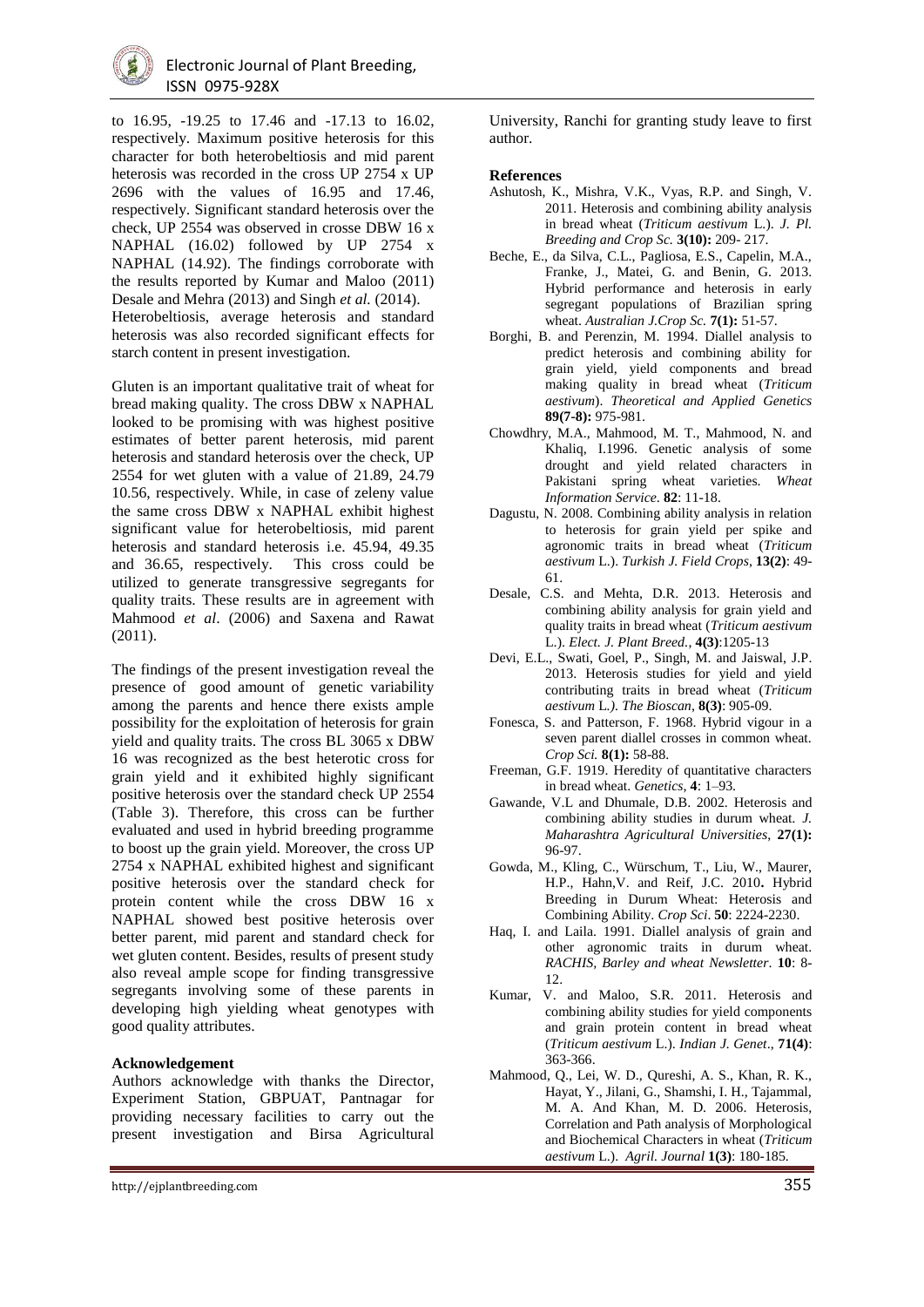

- Nanda, G.S., Gill, K.S. and Sharma, S.K. 1974. Combining ability in wheat. *Genetica-Agraria.*  **28(3/4):** 307-316.
- Panse and Sukhatme, 1961. *Statistical methods for agricultural workers., I.C.A.R., New Delhi,* pp. 228-232.
- Prasad, K.D., Haque, M.F. and Ganguly, D.K. 1998. Heterosis studies for yields and its components in bread wheat. *Indian J. Genet. Pl. Breed.* **58(1)**: 97-100.
- Randhawa, A.S. and Minhas, A. S. 1977. Heterosis in wheat. *Madras Agricultural J.* **64(7):** 421-426.
- Ribadia, K.H., Ponkia, H.P., Dobariya, K.L. and Jivani, L.L. 2007. Relationship between phenotypic and genetic diversity of parental genotypes and the specific combining ability and heterosis effects in wheat *(Triticum aestivum* L*.). Euphytica*, **165(3):** 419-434.
- Saxena, P. and Rawat, R.S. 2011. Combining ability and heterosis for yield and quality traits in bread wheat (*Triticum aestivum* L.em.Thell). *Pantnagar J. Res.* **9(2):** 138-142.

**36(2):** 184-196.

- Singh H., Sharma, S.N. and Saini, R.S. 2004. Heterosis studies for yield and its components in bread wheat over environments. *Hereditas* **141**: 106– 14.
- Singh, V., Krishna, R., Singh, S. and Vikram, P. 2012. Combining ability and heterosis analysis for yield traits in bread wheat (*Triticum aestivum*). *Indian J. Agril. Sciences*. **82 (11):** 916–21
- Singh, M., Devi, E.L., Aglawe, S., Kousar, N. and Behera, C. 2013. Estimation of heterosis in different crosses of bread wheat (*Triticum aestivum* L.). *The Bioscan*, **8(4):** 1393-1401.
- Singh, M.K., Sharma, P.K. and Singh, G. 2014. Heterosis for yield component traits and protein content in bread wheat under normal and heat-stress environment. *Cereal Res. Commun* **42 (1)**: 151-62
- USDA. 2014. Grain: World Markets and Trade, March 2014, www.fas.usda.gov/psdonline, pp. 7.
- Yadav, S.P. and Murty, B.R. 1976. Heterosis and combining ability in crosses of different height categories in bread wheat. *Indian J. Genet. Pl. Breed.*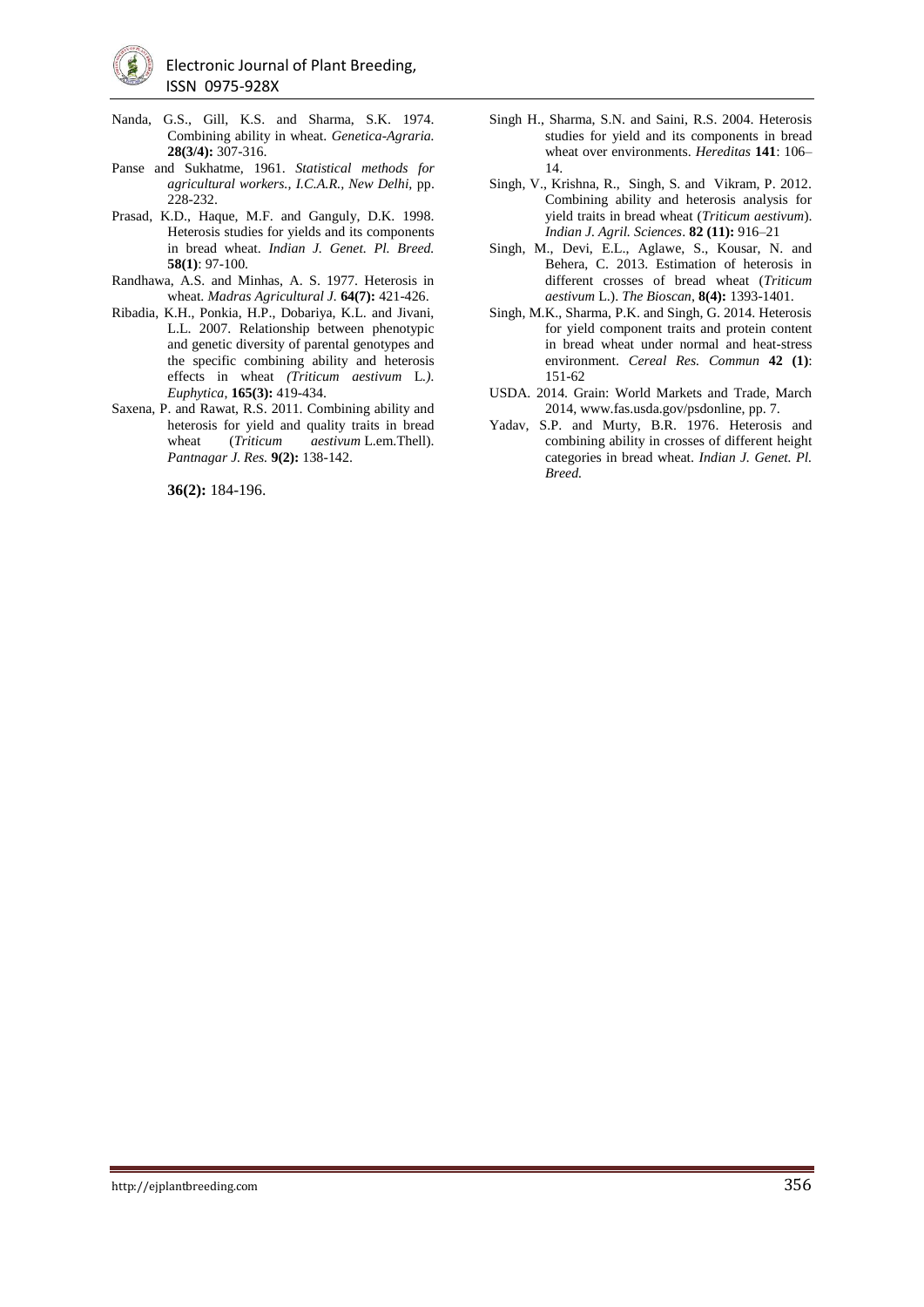

# **Table 1:** Analysis of variance for different characters

| Source of variation | d.f. | Days 75%<br>flowering | Days to<br>maturity | Plant<br>height | Spike<br>length | No. of<br>spikelet/ | Test wt.<br>(g) | Yield/plant<br>(g) | Protein<br>content | Starch<br>content | Wet<br>Gluten | Zeleny<br>value |
|---------------------|------|-----------------------|---------------------|-----------------|-----------------|---------------------|-----------------|--------------------|--------------------|-------------------|---------------|-----------------|
|                     |      |                       |                     |                 | (cm)            | spike               |                 |                    | (% )               |                   |               |                 |
| Replicates          |      | 15.86                 | 28.03               | 24.07           | 0.12            | 0.39                | 3.58            | 36.92              | 0.24               | 8.71              | 0.25          | 0.21            |
| Treatments          | 35   | $31.93**$             | $24.67**$           | 176.01**        | $8.06**$        | $4.01**$            | $36.42**$       | $102.37**$         | $3.06**$           | $3.77**$          | $17.60**$     | 99.38**         |
| Parents             |      | 85.18**               | 95.47**             | 258.34**        | $11.22**$       | $3.59**$            | $41.25**$       | 55.81*             | $1.08**$           | $3.33**$          | $3.82**$      | $46.85**$       |
| Hybrids             | 27   | $15.75**$             | $6.06**$            | 134.27**        | $3.74**$        | $2.75**$            | $36.45**$       | 79.12**            | $3.68**$           | 3.98**            | $21.77**$     | 113.47**        |
| Parent Vs. Hybrids  |      | $96.01**$             | $31.72**$           | 726.81**        | $102.62**$      | 41.01**             | 1.65            | 1055.98**          | $0.26**$           | $1.27*$           | $.49**$       | 86.91**         |
| Error               | 70   | 1.58                  | 2.13                | 8.68            | 0.33            | 0.51                | 1.32            | 21.97              | 0.01               | 0.28              | 0.02          | 0.16            |
| Total               | 107  | 11.77                 | 9.99                | 63.70           | 2.85            | 1.65                | 12.85           | 48.55              | 1.02               | .58               | 5.78          | 32.61           |

\*, \*\* Significant at 5% and 1% level, respectively.

http://ejplantbreeding.com 357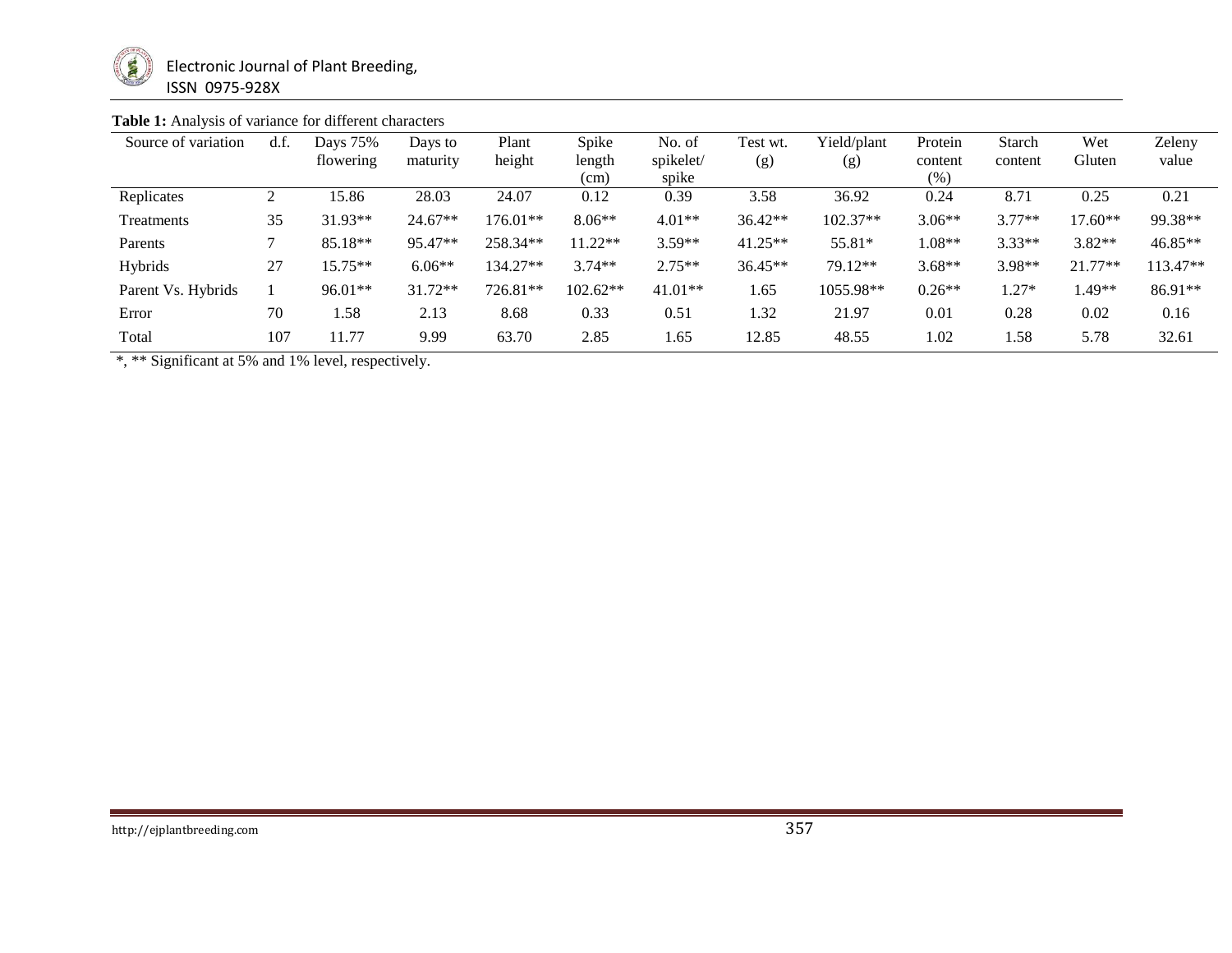

| <b>Table 2:</b> Estimation of heterosis over better parents, mid parents and standard check for different characters under study |  |  |  |
|----------------------------------------------------------------------------------------------------------------------------------|--|--|--|
|----------------------------------------------------------------------------------------------------------------------------------|--|--|--|

| Cross combination | Days to 75% heading |            | Days to maturity |            |           | Plant height (cm) |            | Tillers per plant |                |            |           |                |
|-------------------|---------------------|------------|------------------|------------|-----------|-------------------|------------|-------------------|----------------|------------|-----------|----------------|
|                   | Hetero-             | Mid        | Standard         | Hetero-    | Mid       | Standard          | Hetero-    | Mid               | Standard       | Hetero-    | Mid       | Standard       |
|                   | beltiosis           | parent     | heterosis        | beltiosis  | parent    | heterosis         | beltiosis  | parent            | heterosis      | beltiosis  | parent    | heterosis      |
|                   |                     | heterosis  | <b>UP 2554</b>   |            | heterosis | <b>UP 2554</b>    |            | heterosis         | <b>UP 2554</b> |            | heterosis | <b>UP 2554</b> |
| PBW 550/DBW17     | $-0.37$             | $2.70*$    | $-3.62**$        | $2.22*$    | $2.36**$  | $-2.38*$          | $-12.22**$ | $-11.64**$        | $-23.87**$     | $-0.63$    | 1.49      | $-0.63$        |
| PBW 550/Raj4105   | 1.57                | $2.37*$    | $-6.16**$        | 0.54       | 1.51      | $-2.12*$          | $-19.97**$ | $-16.60**$        | $-25.47**$     | 24.37      | 51.91**   | 24.37          |
| PBW 550/BL3065    | $-0.39$             | 0.79       | $-7.25**$        | 0.55       | 1.24      | $-2.65**$         | $-12.20**$ | $-2.60$           | $-6.40**$      | $-14.38$   | 5.38      | $-14.38$       |
| PBW 550/ UP2754   | $-2.68*$            | $-0.78$    | $-7.97**$        | $-1.60$    | 0.14      | $-2.65**$         | $-1.33$    | 1.18              | $-11.13**$     | $-8.13$    | 0.80      | $-8.13$        |
| PBW 550/DBW16     | $-3.68**$           | 0.19       | $-5.07**$        | $-1.87$    | $-0.14$   | $-2.91**$         | $-5.90*$   | $-3.93$           | $-16.00**$     | 10.63      | 39.37**   | 10.63          |
| PBW 550/ UP2696   | 1.56                | $2.76*$    | $-5.43**$        | 0.00       | 1.10      | $-2.38*$          | $-10.22**$ | $-3.34$           | $-10.40**$     | $-36.25**$ | $-21.84$  | $-36.25**$     |
| PBW 550/NAPHAL    | $-17.61**$          | $-10.14**$ | $-10.14**$       | $-10.90**$ | $-4.91**$ | $-2.65**$         | $-21.95**$ | $-12.18**$        | $-14.07**$     | $-43.75**$ | $-22.64$  | $-43.75**$     |
| DBW17/Raj4105     | $-7.49**$           | $-5.36**$  | $-10.51**$       | $-2.17*$   | $-1.10$   | $-4.76**$         | $-12.56**$ | $-9.45**$         | $-18.57**$     | $-23.04$   | $-7.57$   | $-26.25*$      |
| DBW17/BL3065      | $-5.99**$           | $-4.20**$  | $-9.06**$        | 0.55       | 1.38      | $-2.65**$         | $-17.73**$ | $-9.28**$         | $-12.30**$     | $-31.52*$  | $-17.11$  | $-34.38**$     |
| DBW17/UP2754      | $-4.49**$           | $-3.41**$  | $-7.61**$        | $-0.53$    | 1.36      | $-1.59$           | $-4.81$    | $-3.02$           | $-14.27**$     | $-30.22*$  | $-24.91*$ | $-33.13**$     |
| DBW17/DBW16       | $-1.84$             | $-0.93$    | $-3.26**$        | $-2.41*$   | $-0.54$   | $-3.44**$         | $-10.08**$ | $-8.79**$         | $-19.73**$     | $-8.04$    | 14.02     | $-11.87$       |
| DBW17/UP2696      | $-4.49**$           | $-2.67*$   | $-7.61**$        | $-0.81$    | 0.41      | $-3.17**$         | $-7.41**$  | $-0.93$           | $-7.60**$      | $-39.35**$ | $-26.87$  | $-41.88**$     |
| DBW17/NAPHAL      | $-16.28**$          | $-11.27**$ | $-8.70**$        | $-12.83**$ | $-6.86**$ | $-4.76**$         | $-22.43**$ | $-13.23**$        | $-14.60**$     | $-38.04**$ | $-15.93$  | $-40.63**$     |
| Raj4105/BL3065    | 0.39                | 0.78       | $-6.52**$        | $-1.63$    | $-1.36$   | $-4.23**$         | $-9.76**$  | $-3.67$           | $-3.80$        | 43.14*     | 44.55**   | $-8.75$        |
| Raj4105/ UP2754   | $-2.68*$            | $-1.55$    | $-7.97**$        | $-1.60$    | $-0.81$   | $-2.65**$         | $-6.23*$   | $-4.66$           | $-12.67**$     | $-14.94$   | $-4.14$   | $-30.00*$      |
| Raj4105/DBW16     | $-7.72**$           | $-4.74**$  | $-9.06**$        | $-2.14*$   | $-1.35$   | $-3.17**$         | $-5.73*$   | $-3.73$           | $-12.20**$     | 41.18*     | 46.94**   | $-10.00$       |
| Raj4105/ UP2696   | 0.39                | 0.78       | $-6.52**$        | 0.81       | 0.95      | $-1.59$           | $-5.68*$   | $-2.42$           | $-5.87*$       | 14.71      | 15.27     | $-26.88$       |
| Raj4105/NAPHAL    | $-15.61**$          | $-8.63**$  | $-7.97**$        | $-10.17**$ | $-4.99**$ | $-1.85$           | $-20.77**$ | $-14.15**$        | $-12.77**$     | 32.35      | 54.58**   | $-15.63$       |
| BL3065/UP2754     | $-2.30$             | $-1.54$    | $-7.61**$        | $-1.34$    | $-0.27$   | $-2.38*$          | $-3.94$    | 4.14              | 2.40           | 5.57       | 20.00     | $-13.13$       |
| BL3065/DBW16      | $-4.04**$           | $-1.32$    | $-5.43**$        | $-0.53$    | 0.54      | $-1.59$           | $-13.07**$ | $-5.38$           | $-7.33**$      | 63.00**    | 68.04**   | 1.87           |
| BL3065/ UP2696    | $-0.39$             | $-0.39$    | $-7.25**$        | 0.54       | 0.95      | $-1.85$           | $-4.63$    | $-1.49$           | 1.67           | 85.15**    | 86.07**   | 16.88          |
| BL3065/NAPHAL     | $-15.28**$          | $-8.60**$  | $-7.61**$        | $-10.17**$ | $-4.75**$ | $-1.85$           | $-8.69**$  | $-7.21**$         | 0.53           | 29.00      | 49.42*    | $-19.38$       |
| UP2754/DBW16      | $-1.84$             | 0.19       | $-3.26**$        | 0.27       | 0.27      | $-0.79$           | $-1.04$    | $-0.59$           | $-10.87**$     | 8.61       | 26.74     | $-10.62$       |
| UP2754/ UP2696    | 2.30                | $3.09**$   | $-3.26**$        | 0.27       | 0.94      | $-0.79$           | $-11.62**$ | $-7.09**$         | $-11.80**$     | 56.46**    | 77.08**   | 28.75*         |
| UP2754/ NAPHAL    | $-8.97**$           | $-2.49*$   | $-0.72$          | $-8.47**$  | $-3.94**$ | 0.00              | $-22.31**$ | $-14.54**$        | $-14.47**$     | 16.96      | $50.73**$ | $-3.75$        |
| DBW16/UP2696      | $-2.57*$            | 0.19       | $-3.99**$        | $-0.27$    | 0.40      | $-1.32$           | $-8.08**$  | $-2.96$           | $-8.27**$      | 117.82**   | 125.64**  | 37.50**        |
| DBW16/NAPHAL      | $-9.97**$           | $-5.41**$  | $-1.81$          | $-10.17**$ | $-5.72**$ | $-1.85$           | $-16.02**$ | $-7.24**$         | $-7.53**$      | 44.68*     | 63.20**   | $-15.00$       |
| UP2696/NAPHAL     | $-15.61**$          | $-8.96**$  | $-7.97**$        | $-9.44**$  | $-4.35**$ | $-1.06$           | $-20.80**$ | $-16.91**$        | $-12.80**$     | 26.73      | 47.41*    | $-20.00$       |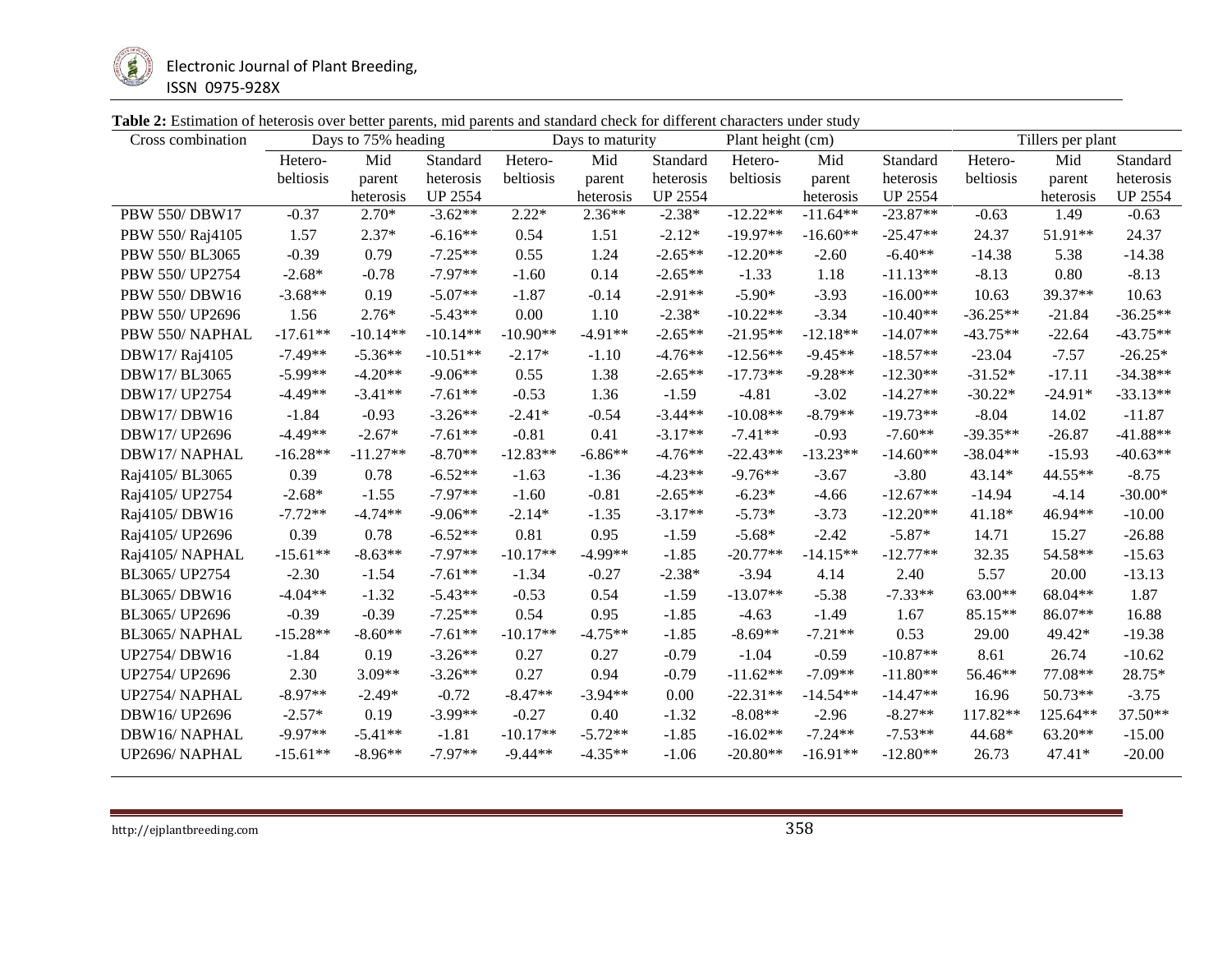

## **Table 2:** contd...

| Cross combination | Spike length (cm) |           | Spikelet/spike |           |           | Test wt. $(g)$ |            |            | Yield per plant (g) |           |           |                |
|-------------------|-------------------|-----------|----------------|-----------|-----------|----------------|------------|------------|---------------------|-----------|-----------|----------------|
|                   | Hetero-           | Mid       | Standard       | Hetero-   | Mid       | Standard       | Hetero-    | Mid        | Standard            | Hetero-   | Mid       | Standard       |
|                   | beltiosis         | parent    | heterosis      | beltiosis | parent    | heterosis      | beltiosis  | parent     | heterosis           | beltiosis | parent    | heterosis      |
|                   |                   | heterosis | <b>UP 2554</b> |           | heterosis | <b>UP 2554</b> |            | heterosis  | <b>UP 2554</b>      |           | heterosis | <b>UP 2554</b> |
| PBW 550/DBW17     | 9.91*             | 14.91**   | 12.96**        | $8.52**$  | 12.20**   | 12.97**        | $-20.84**$ | $-19.95**$ | $-3.96$             | 14.05     | 14.69     | 21.33          |
| PBW 550/Raj4105   | 3.90              | 18.29**   | 6.79           | 4.79      | 7.91**    | 8.19**         | $-11.67**$ | $-9.82**$  | 4.77                | 25.62*    | 25.84**   | 32.14**        |
| PBW 550/BL3065    | 3.12              | $10.46**$ | $22.22**$      | 9.86**    | $11.57**$ | 10.24          | $-10.66**$ | $-4.99*$   | 5.97                | $-9.28$   | $-1.78$   | $-4.58$        |
| PBW 550/ UP2754   | 5.32              | $11.71**$ | 22.22**        | 1.24      | $7.57**$  | $11.60**$      | $-5.65*$   | $-3.31$    | 17.59**             | 16.78     | 20.86*    | 31.74**        |
| PBW 550/DBW16     | 12.91**           | 26.81**   | 16.05**        | 5.10      | $6.74*$   | 5.46           | $-7.91**$  | $-4.74*$   | 9.23**              | 10.56     | 13.29     | 22.17          |
| PBW 550/ UP2696   | $12.35**$         | $13.52**$ | 17.90**        | 2.94      | $6.60*$   | $7.51*$        | $-1.63$    | $-0.39$    | $19.64**$           | 8.29      | 14.69     | 28.23*         |
| PBW 550/NAPHAL    | $20.72**$         | 42.81**   | 24.07**        | $16.14**$ | 19.82**   | 12.97**        | $-18.83**$ | $-8.63**$  | $-3.73$             | 17.49     | 32.10**   | 23.59*         |
| DBW17/Raj4105     | 6.91              | $16.91**$ | 0.31           | 4.59      | 5.02      | 8.87**         | $-12.21**$ | $-9.38**$  | $6.52*$             | 19.54     | $20.43*$  | 27.17*         |
| DBW17/BL3065      | $-1.04$           | $10.47**$ | 17.28**        | 3.93      | 5.84*     | $8.19**$       | $-19.93**$ | $-13.94**$ | $-2.85$             | $-3.77$   | 4.73      | 2.38           |
| DBW17/UP2754      | $-1.06$           | $9.41*$   | 14.81**        | $-0.62$   | 2.23      | $9.56**$       | $-5.60*$   | $-4.33*$   | 17.65**             | 4.60      | 7.67      | 18.00          |
| DBW17/DBW16       | 7.57              | 15.96**   | 0.93           | 6.56      | $8.51**$  | $10.92**$      | $-13.66**$ | $-9.71**$  | 4.76                | $-1.78$   | 0.08      | 8.53           |
| DBW17/UP2696      | 7.65              | $13.66**$ | 12.96**        | 6.86      | $7.04**$  | $11.60**$      | $-15.07**$ | $-14.97**$ | 3.30                | $-10.74$  | $-5.96$   | 5.70           |
| DBW17/NAPHAL      | 26.32**           | 43.82**   | 18.52**        | 9.18**    | $16.33**$ | $13.65**$      | $10.16**$  | 25.24**    | 33.66**             | 6.86      | 20.74*    | 13.68          |
| Raj4105/BL3065    | $-9.90**$         | 8.81*     | 6.79           | $7.44*$   | 8.97**    | $10.92**$      | $-0.54$    | 3.69       | $13.13**$           | 8.50      | 17.28     | 13.73          |
| Raj4105/ UP2754   | $-12.23**$        | 5.10      | 1.85           | 0.00      | 3.28      | $10.24**$      | $-10.27**$ | $-6.17**$  | $11.83**$           | 8.87      | 12.86     | 22.82*         |
| Raj4105/DBW16     | 24.62**           | 26.56**   | 0.00           | $6.78*$   | $8.30**$  | $10.24**$      | $5.16*$    | $6.58**$   | 19.61**             | 14.60     | 17.62     | $26.64*$       |
| Raj4105/ UP2696   | 5.88              | $21.62**$ | $11.11**$      | 3.59      | 4.19      | 8.19**         | $-2.77**$  | 0.49       | $18.26**$           | 19.93*    | 27.23**   | 42.02**        |
| Raj4105/NAPHAL    | 32.54**           | 38.59**   | 3.09           | 1.49      | $7.72**$  | 4.78           | $14.11**$  | 26.09**    | 29.79**             | 25.32*    | 40.69**   | 31.36**        |
| BL3065/ UP2754    | 6.77              | 7.89*     | 26.54**        | $-3.56$   | 0.97      | $6.31*$        | $8.12**$   | $17.65**$  | 34.76**             | 36.38**   | 52.39**   | 53.86**        |
| BL3065/DBW16      | 5.21              | 25.47**   | 24.69**        | $-1.36$   | $-1.36$   | $-1.02$        | $10.11**$  | 13.32**    | 21.92**             | 39.64**   | 54.59**   | 54.30**        |
| BL3065/UP2696     | $10.42**$         | $17.13**$ | 30.86**        | $-8.17**$ | $-6.33*$  | $-4.10$        | $-6.24**$  | 0.88       | 14.03**             | 28.67**   | 46.83**   | 52.37**        |
| BL3065/NAPHAL     | $10.94**$         | 38.76**   | 31.48**        | $-1.53$   | 3.12      | $-1.19$        | 1.53       | 7.90**     | $6.06*$             | 22.57     | 27.73*    | 9.24           |
| UP2754/DBW16      | 13.30**           | 33.96**   | 31.48**        | $-2.48$   | 2.11      | $7.51**$       | $-16.68**$ | $-11.76**$ | 3.84                | 10.10     | 11.24     | $24.21*$       |
| UP2754/ UP2696    | 11.97**           | $17.60**$ | 29.94**        | 4.95      | 7.79**    | 15.70**        | $-11.89**$ | $-10.82**$ | 9.81**              | 6.76      | 9.34      | $26.42*$       |
| UP2754/ NAPHAL    | 12.23**           | 39.27**   | 30.25**        | 3.72      | 13.46**   | $14.33**$      | $-6.60**$  | $7.41**$   | $16.40**$           | 23.04*    | 42.56**   | 38.81**        |
| DBW16/UP2696      | 18.24**           | $34.00**$ | 24.07**        | 4.25      | $6.33*$   | $8.87**$       | $-1.76$    | 2.85       | 19.49**             | 2.28      | 5.82      | 21.12          |
| DBW16/NAPHAL      | 57.31**           | 66.94**   | 26.23**        | 11.90**   | 17.19**   | 12.29**        | 2.06       | 11.42**    | 13.00**             | 14.23     | 31.19**   | $26.22*$       |
| UP2696/NAPHAL     | $14.71**$         | 36.84**   | $20.37**$      | 12.09**   | $19.62**$ | $17.06**$      | $-12.44**$ | $-0.35$    | $6.50*$             | 5.59      | 24.83**   | 25.04*         |
|                   |                   |           |                |           |           |                |            |            |                     |           |           |                |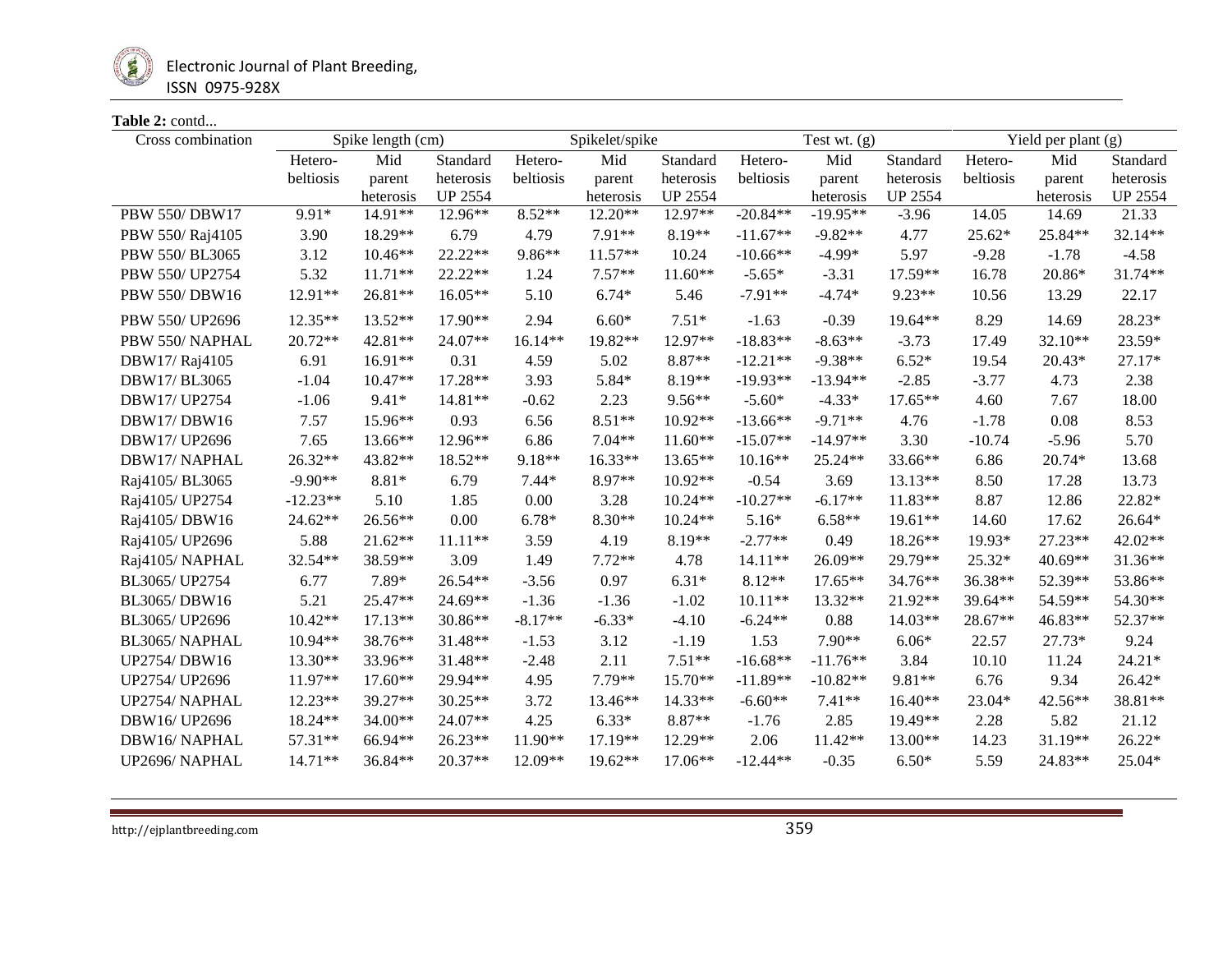

## **Table 2:** contd...

| Cross combination    | Protein content % |            | Starch contents |           |           | Wet gluten     |            |            | Zeleny value   |            |            |                |
|----------------------|-------------------|------------|-----------------|-----------|-----------|----------------|------------|------------|----------------|------------|------------|----------------|
|                      | Hetero-           | Mid        | Standard        | Hetero-   | Mid       | Standard       | Hetero-    | Mid        | Standard       | Hetero-    | Mid        | Standard       |
|                      | beltiosis         | parent     | heterosis       | beltiosis | parent    | heterosis      | beltiosis  | parent     | heterosis      | beltiosis  | parent     | heterosis      |
|                      |                   | heterosis  | <b>UP 2554</b>  |           | heterosis | <b>UP 2554</b> |            | heterosis  | <b>UP 2554</b> |            | heterosis  | <b>UP 2554</b> |
| <b>PBW 550/DBW17</b> | $-3.33**$         | $-2.52**$  | $-3.87**$       | $-2.44**$ | $-1.36*$  | $-0.60$        | $-2.54**$  | $1.61**$   | $-6.86**$      | $8.23**$   | $10.55**$  | $2.72**$       |
| PBW 550/Raj4105      | 2.19**            | 3.89**     | $3.31**$        | 0.75      | 1.92**    | 0.40           | $-1.77**$  | $-1.50**$  | $-6.12**$      | $-8.17**$  | $-0.08$    | 3.99**         |
| PBW 550/BL3065       | $-7.91**$         | $-4.54**$  | $-9.94**$       | $-0.20$   | $-0.07$   | $-0.55$        | $-8.51**$  | $-3.78**$  | $-12.57**$     | $-17.26**$ | $-10.67**$ | $-21.48**$     |
| PBW 550/ UP2754      | $-7.63**$         | $-6.84**$  | $-9.67**$       | $-1.30$   | $-0.38$   | $-1.64$        | $-5.52v$   | $-2.62**$  | $-9.71**$      | $-10.73**$ | $-4.77**$  | $-15.28**$     |
| <b>PBW 550/DBW16</b> | $-7.34**$         | $-4.23**$  | $-9.39**$       | $-0.15$   | 0.78      | $-0.50$        | $-8.95**$  | $-4.41**$  | $-12.99**$     | $-6.44**$  | $-3.28**$  | $-11.21**$     |
| PBW 550/ UP2696      | $11.30**$         | 12.73**    | 8.84**          | $-3.29**$ | $-2.29**$ | $-3.63**$      | $9.72**$   | 12.27**    | $4.86**$       | $25.67**$  | 31.86**    | 19.27**        |
| PBW 550/NAPHAL       | $-12.27**$        | $-8.82**$  | $-7.18**$       | $-0.95$   | 0.08      | $-1.29$        | $-7.96v$   | $-5.56**$  | $-12.04**$     | $-8.05**$  | $-7.09**$  | $-12.73**$     |
| DBW17/Raj4105        | $-11.75**$        | $-11.02**$ | $-10.77**$      | $-1.02$   | $1.22*$   | 0.84           | $-14.33v$  | $-10.92**$ | $-18.59**$     | $-27.21**$ | $-19.25**$ | $-17.57**$     |
| DBW17/BL3065         | $-7.78**$         | $-3.63**$  | $-8.29**$       | $-1.22$   | 0.00      | 0.65           | $-3.37**$  | $-2.49**$  | $-15.21**$     | $-11.30**$ | $-6.13**$  | $-19.35**$     |
| DBW17/UP2754         | $-5.56**$         | $-3.95**$  | $-6.08**$       | $-0.59$   | $1.44*$   | 1.29           | 0.47       | $1.66**$   | $-9.71**$      | $3.64**$   | 8.35**     | $-5.77**$      |
| DBW17/DBW16          | $-12.50**$        | $-8.83**$  | $-12.98**$      | $-0.59$   | $1.44*$   | 1.29           | $-8.30**$  | $-7.64**$  | $-19.54**$     | $-8.12**$  | $-6.99**$  | $-16.47**$     |
| DBW17/UP2696         | $-16.39**$        | $-14.61**$ | $-16.85**$      | $-1.27$   | 0.85      | 0.60           | $-13.89**$ | $-12.21**$ | $-21.44**$     | $-16.53**$ | $-14.20**$ | $-24.11**$     |
| DBW17/NAPHAL         | $-21.67**$        | $-19.25**$ | $-17.13**$      | $-1.41*$  | 0.70      | 0.45           | $3.61**$   | 5.33**     | $-6.02**$      | $10.59**$  | 11.82**    | $2.80**$       |
| Raj4105/ BL3065      | $-16.94**$        | $-12.52**$ | $-16.02**$      | 0.95      | 1.99**    | 0.35           | $-17.22**$ | $-13.17**$ | $-21.33**$     | $-30.58**$ | $-19.02**$ | $-21.39**$     |
| Raj4105/ UP2754      | $-7.10**$         | $-4.76**$  | $-6.08**$       | 1.98**    | $2.21**$  | $-0.25$        | $-10.00**$ | $-7.48**$  | $-14.47**$     | $-17.77**$ | $-5.10**$  | $-6.88**$      |
| Raj4105/DBW16        | $-13.11**$        | $-8.75**$  | $-12.15**$      | $2.18**$  | $2.42**$  | $-0.05$        | $-14.00**$ | $-9.95**$  | $-18.27**$     | $-23.16**$ | $-13.83**$ | $-12.99**$     |
| Raj4105/ UP2696      | $-2.73**$         | 0.14       | $-1.66**$       | 0.87      | 0.99      | $-1.54*$       | $-7.33**$  | $-5.44**$  | $-11.93**$     | $-15.89**$ | $-4.39**$  | $-4.75**$      |
| Raj4105/NAPHAL       | $-7.83**$         | $-5.74**$  | $-2.49**$       | $1.42*$   | $1.55**$  | $-0.99$        | $-5.78**$  | $-3.58**$  | $-10.45**$     | $-14.17**$ | $-5.72**$  | $-2.80**$      |
| BL3065/UP2754        | 2.87**            | $5.76**$   | $-1.10$         | $-1.55*$  | $-0.76$   | $-2.14**$      | $4.35**$   | $6.54**$   | $-6.23**$      | 15.24**    | 16.73**    | $-4.33**$      |
| BL3065/DBW16         | 0.30              | 0.61       | $-8.29**$       | 0.25      | 1.06      | $-0.35$        | 0.37       | 0.55       | $-13.20**$     | $8.61**$   | $13.61**$  | $-3.65**$      |
| BL3065/UP2696        | $12.17**$         | 14.84**    | $6.91**$        | $-2.70**$ | $-1.82**$ | $-3.28**$      | 13.19**    | $16.43**$  | $3.27**$       | 31.39**    | 35.40**    | 12.99**        |
| BL3065/NAPHAL        | $-4.70**$         | $2.53**$   | 0.83            | $2.25**$  | $3.18**$  | $1.64*$        | 1.28**     | 3.88**     | $-8.13**$      | $-2.19*$   | $4.59**$   | $-9.08**$      |
| <b>UP2754/DBW16</b>  | 0.86              | $3.39**$   | $-3.04**$       | $1.57*$   | $1.57*$   | $-0.65$        | $4.00**$   | $5.99**$   | $-6.55**$      | $3.44**$   | $6.87**$   | $-8.23**$      |
| UP2754/ UP2696       | 16.95**           | 17.46**    | 12.43**         | $-1.78**$ | $-1.68**$ | $-3.92**$      | 15.28**    | 16.15**    | $5.17**$       | 52.52**    | 55.20**    | $31.15**$      |
| UP2754/ NAPHAL       | $8.62**$          | 13.82**    | 14.92**         | $-0.56$   | $-0.46$   | $-2.73**$      | 14.90**    | 15.44**    | $4.22**$       | $31.96**$  | 39.41**    | 22.67**        |
| DBW16/UP2696         | $6.96**$          | $9.17**$   | $1.93*$         | $-1.63*$  | $-1.53**$ | $-3.78**$      | $10.07**$  | $13.01**$  | 0.42           | 20.96**    | 22.84**    | $7.30**$       |
| DBW16/NAPHAL         | $9.66**$          | $17.65**$  | $16.02**$       | $-1.73*$  | $-1.63**$ | $-3.87**$      | 21.89**    | 24.79**    | $10.56**$      | 45.94**    | 49.35**    | 35.65**        |
| UP2696/NAPHAL        | $-12.27**$        | $-7.69**$  | $-7.18**$       | $-0.41$   | $-0.41$   | $-2.78**$      | $-3.82**$  | $-3.54**$  | $-12.25**$     | $-2.47**$  | 1.33       | $-9.34**$      |

http://ejplantbreeding.com 360